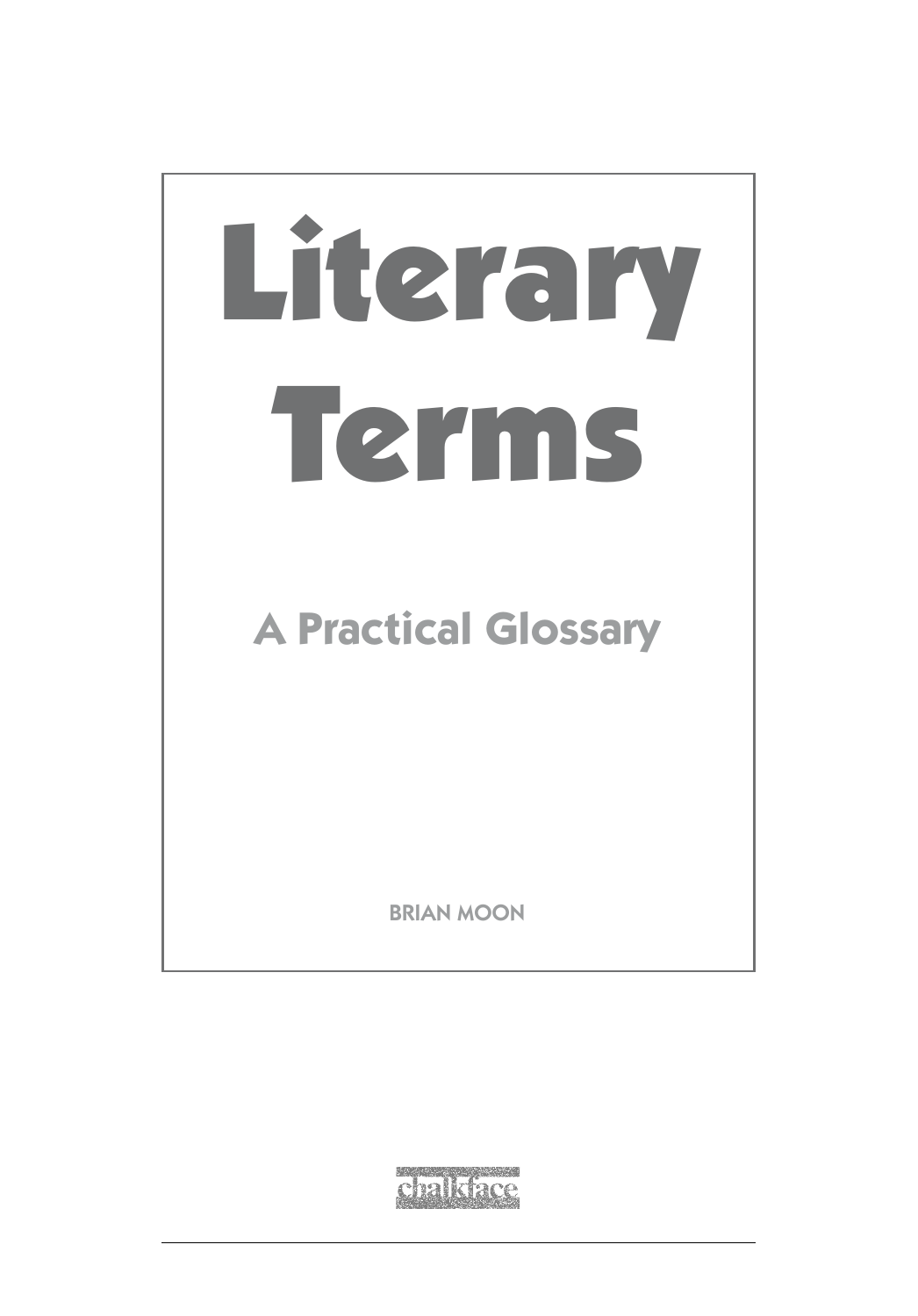First published in Australia 1992 Reprinted 1992, 1995, 1998, 1999, 2000, 2001 Revised Second Edition 2002, 2003, 2004, 2005, 2007, 2010, 2013, 2015 Revised Third Edition 2017

Chalkface Press P/L PO Box 23 COTTESLOE WA 6011 Australia

© Brian Moon [text] and Chalkface Press

All rights reserved. No part of this publication may be reproduced, stored in a retrieval system or transmitted in any form or by any means, electronic, mechanical, recording or otherwise, without the prior permission of the copyright owners.

For authorised copying please ensure that your institution has a licence from the relevant Copyright Licencing Agency. This allows you to copy small parts of the text in limited numbers only. This, however, does not include the quoted extracts: permission to copy any of the extracts should be sought from individual copyright holders.

Original design by Robyn Mundy of Mundy Design. Revised editions by Stephen Mellor Edited by Bronwyn Mellor.

National Library of Australia Cataloguing-in-Publication entry:

| Creator:        | Moon, Brian, 1958-author                                                |
|-----------------|-------------------------------------------------------------------------|
| Title:          | Literary terms : a practical glossary / Brian Moon ;                    |
|                 | Bronwyn Mellor, editor ; Stephen Mellor (designer).                     |
| Edition:        | 3rd edition.                                                            |
| ISBN:           | 9781875136384 (paperback)                                               |
| Notes:          | Includes index.                                                         |
|                 | Target Audience: For secondary school age.                              |
| Subjects:       | Literature--Terminology--Juvenile literature.                           |
|                 | English language--Terms and phrases--Juvenile literature.               |
|                 | Criticism--Terminology--Juvenile literature.                            |
|                 | Criticism--Terminology--Problems, exercises, etc.--Juvenile literature. |
| Other Creators/ |                                                                         |
| Contributors:   | Mellor, Bronwyn, editor.                                                |
|                 | Mellor, Stephen, book designer.                                         |

801.95014

Set in ITC Clearface and ITC Kabel Printed in Western Australia by P K Print P/L Hamilton Hill WA 6163

For specifications of the paper used in this book please refer to page 250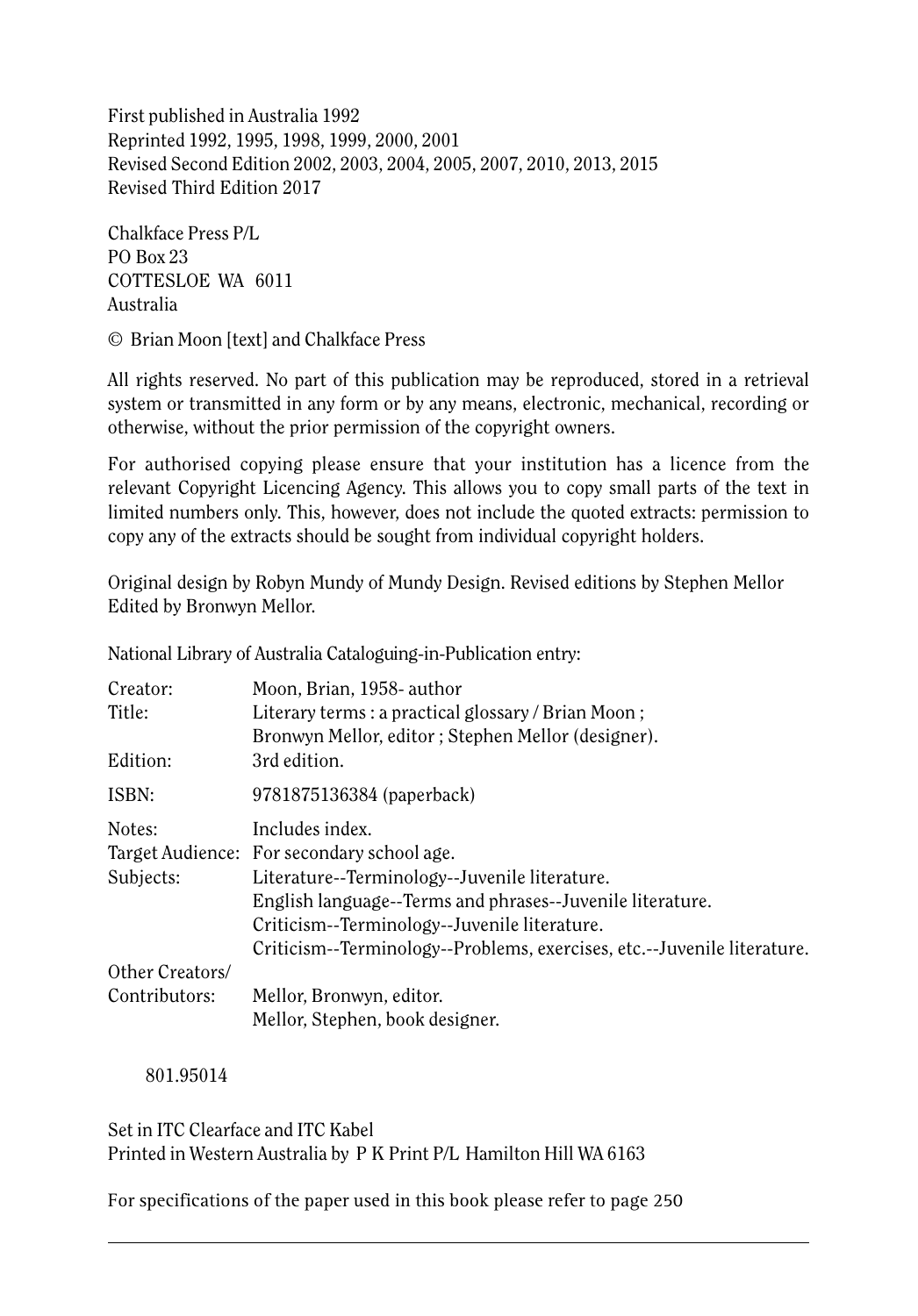# Introduction

This glossary is intended for use as a supplement to courses in Literature and English. Unlike other glossaries, it includes brief activities which help students develop a working knowledge of the concepts. Each of the entries is structured as a mini-lesson divided into four sections:

| To get you thinking: a stimulating puzzle or problem which brings the<br>concept into focus       |
|---------------------------------------------------------------------------------------------------|
| Theory: a brief theoretical discussion                                                            |
| Practice: an activity which calls for practical<br>application of the concept in textual analysis |
| Summary: a final summary which can serve as a working<br>definition of the concept.               |

Definitions and activities in the text are designed so that they can be used independently by students, at individual points of need. However, the glossary can also be integrated into classroom study without the need for additional preparation.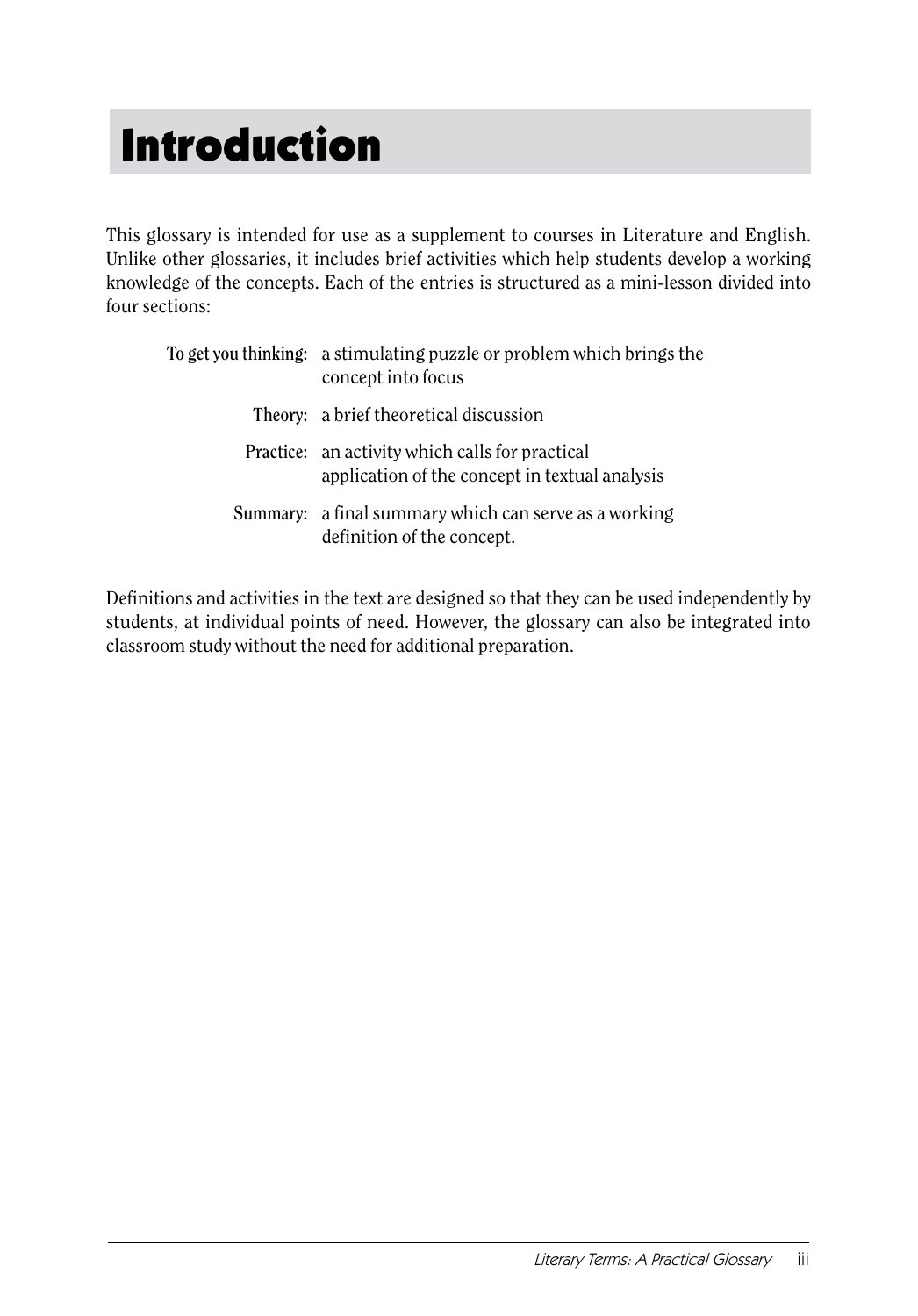# Preface

This third edition of *Literary Terms* is the most substantial update since the original publication in 1992. All of the book's existing entries have been revised, with a large number of new introductory activities and examples. And with more than a dozen new full entries and more than eighty new terms, the number of discrete terms included has doubled. These additions, many of them requested by readers over the years, reflect the desire of teachers for a reference that covers a wider range of terms while preserving the original focus on contemporary critical practice. It is an update that not only expands the scope of the book but also, I hope, extends its usefulness for teachers and students.

*Brian Moon, July 2017*

#### Preface to the second edition

It has now been ten years since the first publication of *Literary Terms*. In that time, the theory and practice of English studies has changed substantially. In 1992 literary theory, and especially poststructural theory, was new to many teachers and students. It represented a challenge to established ideas and practices, but also promised new and exciting perspectives for study. In the decade that followed, many of those new ideas became part of the mainstream of study in subject English. Along the way, the theory itself has been modified, especially in the light of ongoing research into the history and social organisation of English studies itself.

This new edition of *Literary Terms* acknowledges both these trends. In response to the continuing spread of theoretical terminology into English, the book adds a number of new terms that have been specifically requested by readers, including cultural identity, postcolonialism, postmodernism, subjectivity, and others. In response to ongoing developments in theory, various entries have been revised and updated to reflect contemporary understandings – though the aim has been to preserve most entries in their familiar form.

In spite of these changes, the central perspective of *Literary Terms* remains the same. The key proposition explored by the book as a whole is that texts do not 'contain' meaning in some fixed form; rather, meanings are produced when readers activate a text in accordance with certain reading practices, and within specific reading contexts. All of the terms featured in the book bear upon this point in some way. They do this by drawing our attention to the many factors that come into play when we set about reading a text. With this knowledge we are better able to map out the social, historical and linguistic forces that set the stage on which we assemble our meanings.

Such activity begs an interesting question, however: Why take a social-historical approach to literature rather than, say, a personal or even mystical one? Ten years ago, at what might have been the high point for poststructural theory, the answer seemed self-evident: knowledge of the social determinants of reading, it was argued, enabled us to escape from them. Critical practice seemed to promise a greater awareness, a growing consciousness of the forces that influence our thoughts and actions. The goal was personal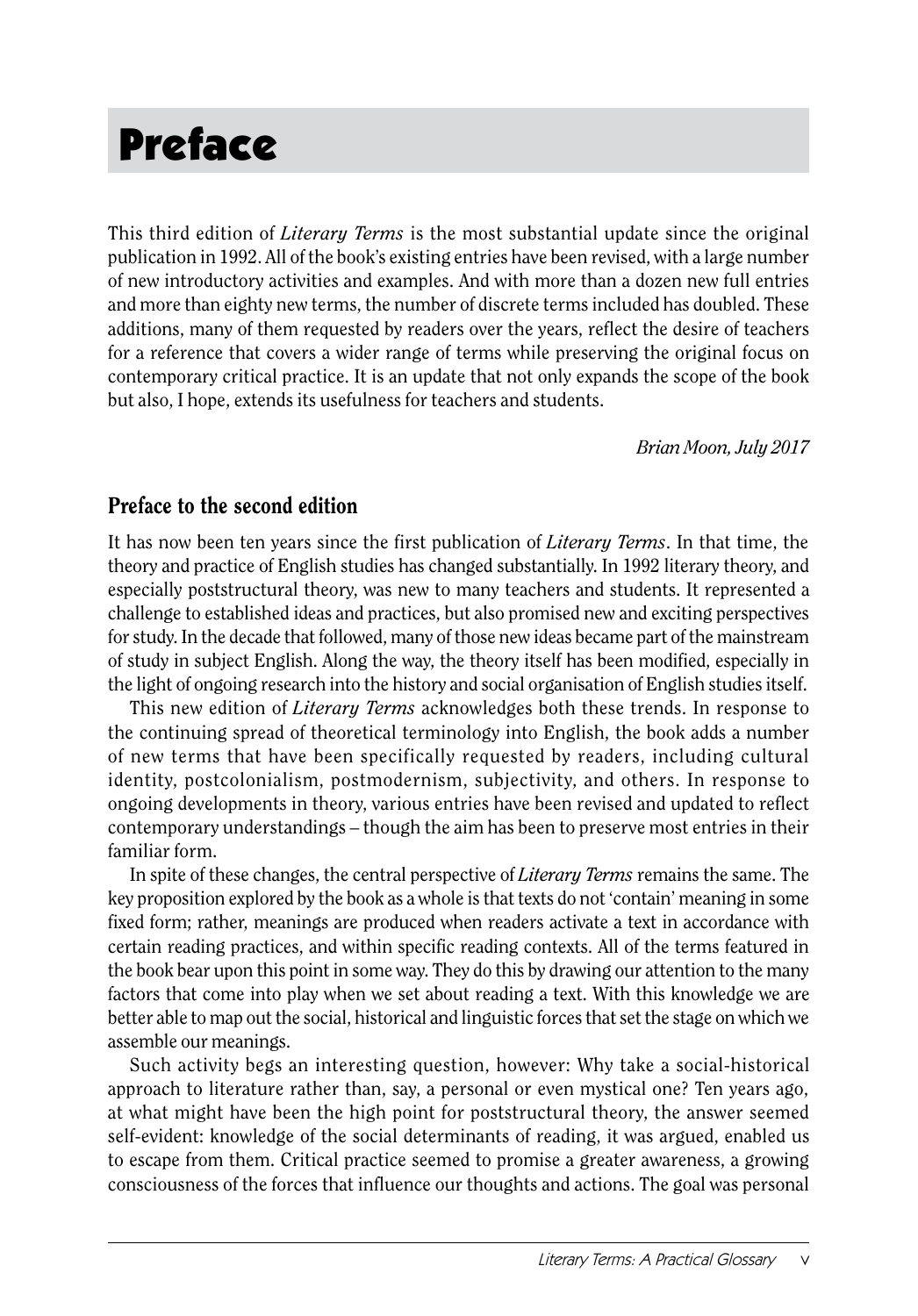### Preface (continued)

and social empowerment. But a decade of further research has complicated this equation. Historicist strands of poststructuralism, derived from the work of theorists like Michel Foucault, have cast doubt upon the idea that we can lift ourselves out of our historical moment and gain a total understanding of the forces that govern us.

What we can achieve from a social-historical perspective, it now seems, are some partial, strategic reorientations: not a transformation in our consciousness, but a degree of leverage on particular problems that surround representation and meaning. Social-historical modes of reading can be deployed for a range of useful purposes: to investigate the relationships between genres and readerships; to trace the historical emergence of a literary form; to make a political point. Depending upon the use we put it to, this kind of critical practice can be politically engaged, historically curious, or self-indulgently pleasurable. (It can even be all three at once.) But whatever their range and variety, it seems, the uses of criticism remain bounded by history and limited in their effects. This means our readings are always local and specific.

That specificity extends to the critical terminology we use. Words, as the philosopher Ludwig Wittgenstein observed, are like tools. To drive in a nail one uses a hammer; to make statements about a text one uses specialised terms like point of view or representation. In both cases it is important to use the right tool for the job, and to use the tool in the right way. But in an age of proliferating theories and ever more 'localised' reading practices this has become a demanding task. Students need to understand that while there is more than one way of studying a text, terms and concepts cannot be mixed and matched at will: critical practice is not a smorgasbord. To talk of 'representations' that are 'true-to-life,' for example, is either to contradict oneself or to use the terms so loosely that one can hardly claim to be using a specialist terminology at all. For the modern student of literature, memorising 'standard' definitions of terms is no longer enough, for a familiar word may signify different things depending on the kind of critical practice it is employed in.

*Literary Terms* is designed to address precisely this problem, and the solution it offers is even more relevant today than when it was first published. It proposes that students become effective users of critical terminology not by learning lists of words but by understanding the goals and practices associated with particular ways of reading. That means introducing technical terms in a functional context, so that the words become tools for doing things with texts. My hope in writing the first edition of the book was not primarily to teach a set of terms but to help students read and think about texts with greater confidence, skill and enjoyment. I hope this new edition will offer the same assistance to its readers.

*Brian Moon, September 2002*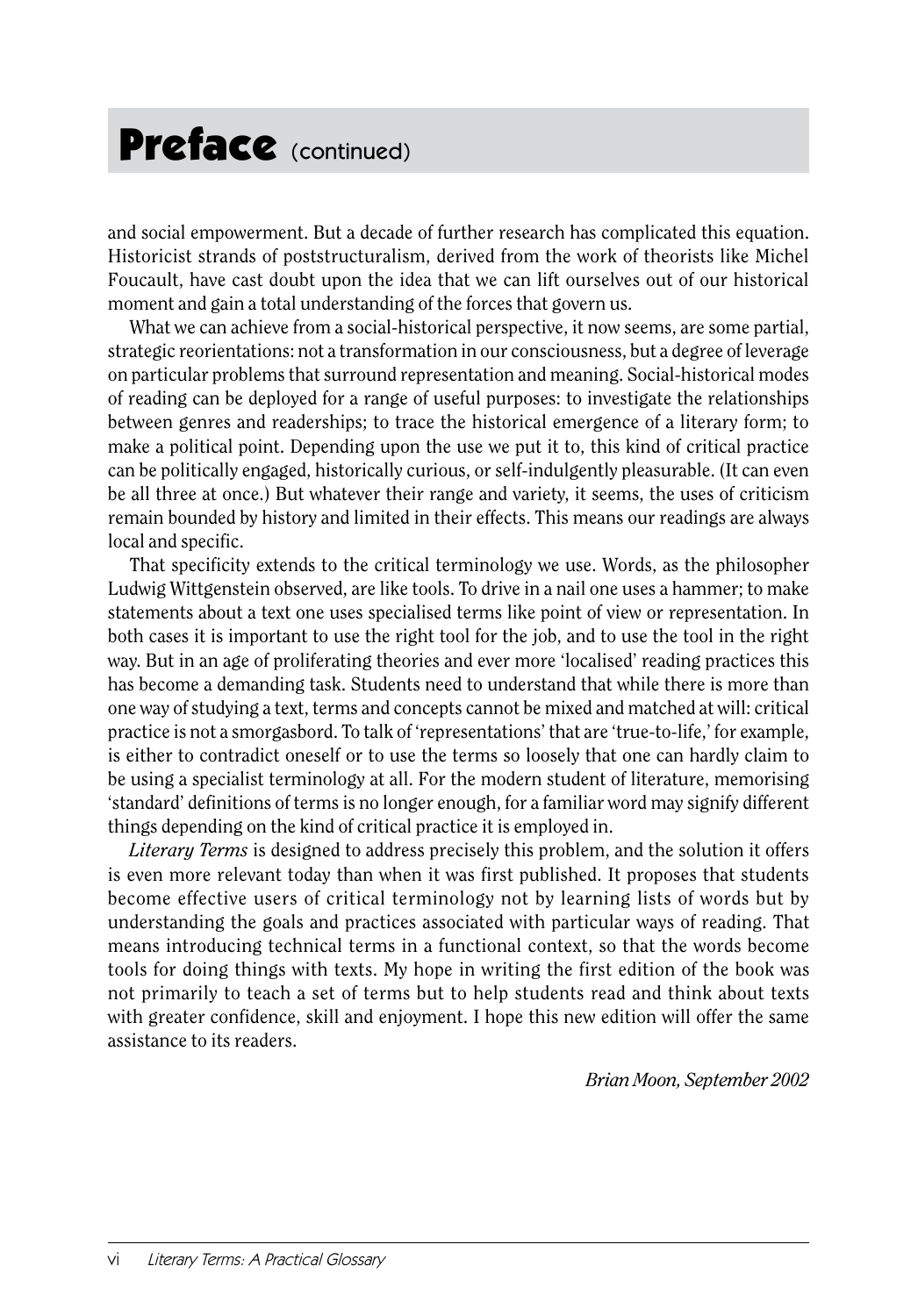# Contents

Capitals refer to entry headings. Terms in lower case are treated under the relevant main entry.

| <b>AESTHETICS</b>        | 1  |
|--------------------------|----|
| aesthetic movement       |    |
| ALLEGORY                 | 8  |
| <b>AUTHOR</b>            | 12 |
| authorisation            |    |
| <b>BINARY OPPOSITION</b> | 14 |
| <b>CHARACTER</b>         | 18 |
| antagonist               |    |
| archetype                |    |
| character code           |    |
| characterisation         |    |
| flat character           |    |
| foil                     |    |
| motivation               |    |
| protagonist              |    |
| round character          |    |
| stock character          |    |
| <b>CLASS</b>             | 23 |
| colonialism              |    |
| social class             |    |
| CODE                     | 26 |
| character code           |    |
| cultural code            |    |
| plot                     |    |
| structural code          |    |
| suspense code            |    |
| <b>COMMUNICATION</b>     | 30 |
| context                  |    |
| resistant reading        |    |
| <b>CONTEXT</b>           | 34 |
| context of reading       |    |
| decorum                  |    |
| <b>CONVENTIONS</b>       | 38 |
| code                     |    |
| reading convention       |    |
| textual convention       |    |
|                          |    |

| <b>CRITICISM</b>                                                                                                                                                                                 | 41 |
|--------------------------------------------------------------------------------------------------------------------------------------------------------------------------------------------------|----|
| <b>CULTURE AND NATURE</b>                                                                                                                                                                        | 43 |
| naturalisation                                                                                                                                                                                   |    |
| <b>DECONSTRUCTION</b>                                                                                                                                                                            | 45 |
| <b>DENOTATION AND</b>                                                                                                                                                                            |    |
| CONNOTATION                                                                                                                                                                                      | 49 |
| denouement                                                                                                                                                                                       |    |
| <b>DESCRIPTION</b>                                                                                                                                                                               | 52 |
| comparison<br>connotation<br>detail number<br>originality<br>scale                                                                                                                               |    |
| <b>DISCOURSE</b>                                                                                                                                                                                 | 57 |
| alternative discourse<br>dominant discourse<br>oppositional discourse<br>subject of discourse                                                                                                    |    |
| <b>DRAMA</b>                                                                                                                                                                                     | 60 |
| absurdist drama<br><b>Brechtian drama</b><br>Commedia dell'arte<br>deus ex machina<br>Greek tragedy<br>kitchen sink drama<br>miracle play<br>passion play<br>Restoration drama<br>social realism |    |
| <b>ECOCRITICISM</b>                                                                                                                                                                              | 66 |
| representations of nature                                                                                                                                                                        |    |
| <b>ENGLISH CRITICISM</b>                                                                                                                                                                         | 70 |
| 'great works'                                                                                                                                                                                    |    |
| <b>FEMINIST CRITICISM</b>                                                                                                                                                                        | 73 |
| patriarchy<br>representations                                                                                                                                                                    |    |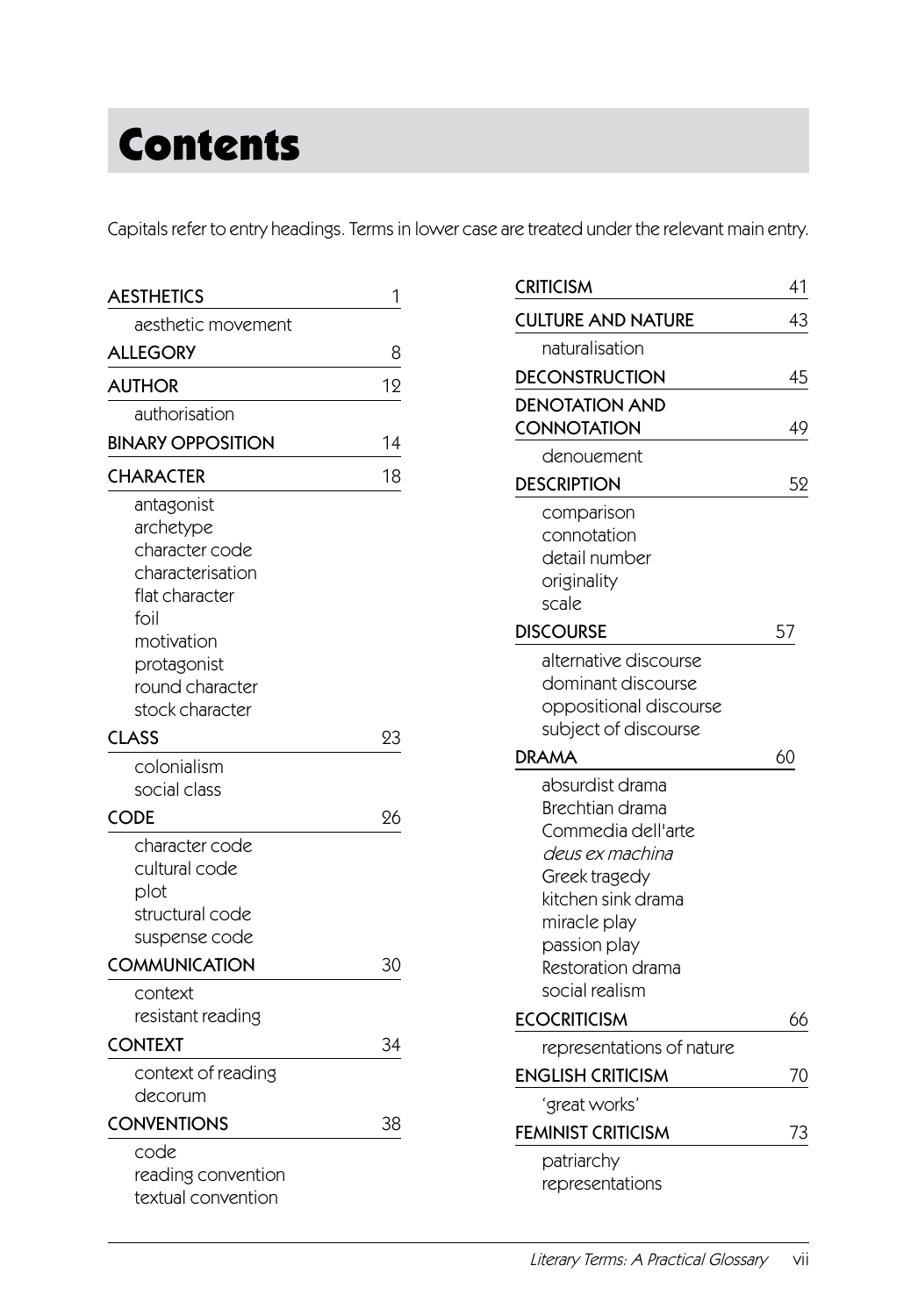# Contents (continued)

| <b>FIGURATIVE LANGUAGE</b> | 76  |
|----------------------------|-----|
| alliteration               |     |
| ambiguity                  |     |
| assonance                  |     |
| metaphor                   |     |
| metonymy                   |     |
| personification            |     |
| simile                     |     |
| <b>FOREGROUNDING AND</b>   |     |
| <b>PRIVILEGING</b>         | 80  |
| <b>GAPS AND SILENCES</b>   | 84  |
| GENDER                     | 87  |
| Genre                      | 90  |
| HUMANISM                   | 93  |
| determinism                |     |
| liberal humanism           |     |
| <b>IDENTIFICATION</b>      | 96  |
| <b>IDENTITY</b>            | 99  |
| cultural identity          |     |
| identity politics          |     |
| <b>IDEOLOGY</b>            | 103 |
| <b>IMAGERY</b>             | 106 |
| <b>INTERTEXTUALITY</b>     | 109 |
| allusion                   |     |
| LITERATURE                 | 112 |
| <b>MARXIST CRITICISM</b>   | 115 |
| <b>MYTH, MYTHOLOGY</b>     | 118 |
| NARRATIVE                  | 122 |
| denouement                 |     |
| disruptive text            |     |
| flashback                  |     |
| in medias res              |     |
| limited narrator           |     |
| omniscient narrator        |     |
| plot                       |     |
| resolution                 |     |
| rising action              |     |

| <b>NEW CRITICISM</b>              | 126 |
|-----------------------------------|-----|
| close reading                     |     |
| organic unity                     |     |
| practical criticism               |     |
| <b>NOVEL</b>                      | 130 |
| avant-garde                       |     |
| Bildungsroman                     |     |
| epistolary                        |     |
| novella                           |     |
| picaresque                        |     |
| roman à clef                      |     |
| romance                           |     |
| social realist novel              |     |
| <b>POETRY</b>                     | 136 |
| ballad                            |     |
| epic                              |     |
| lyric                             |     |
| metre                             |     |
| metrical feet                     |     |
| ode                               |     |
| rhyme                             |     |
| rhythm                            |     |
| sonnet                            |     |
| stanza                            |     |
| POINT OF VIEW                     | 142 |
| first, third person point of view |     |
| narrator                          |     |
| <b>POLYSEMY</b>                   | 146 |
| POSTCOLONIALISM                   | 149 |
| colonialism                       |     |
| 'other'                           |     |
| POSTMODERNISM                     | 153 |
| modernism                         |     |
| pastiche                          |     |
| POSTSTRUCTURALISM                 | 157 |
| deconstruction                    |     |
| institution                       |     |
| power                             |     |
| power-knowledge                   |     |
| relativism                        |     |
| structuralism                     |     |